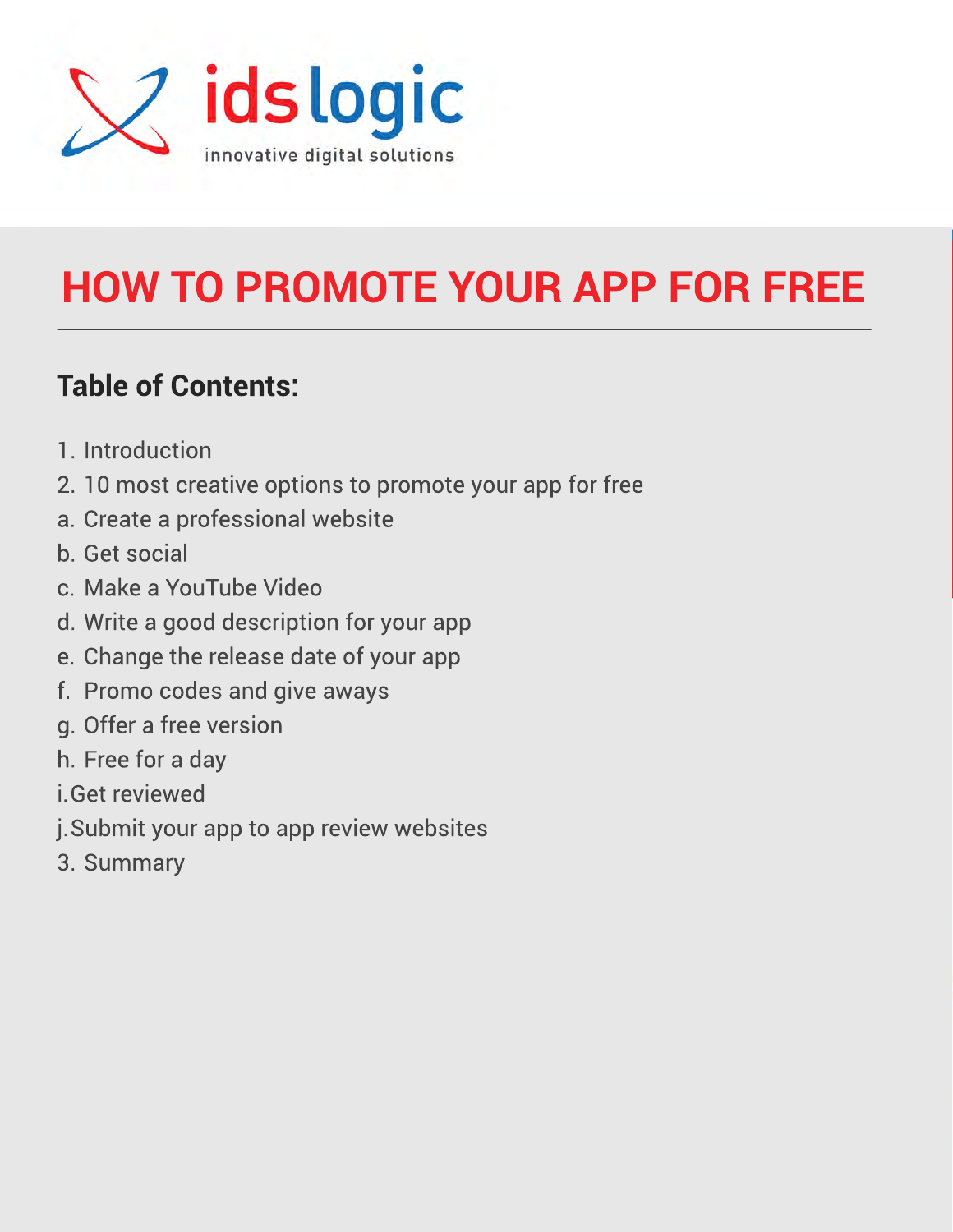# **INTRODUCTION**

Most of us think that our job is over with the development and release of our dream app. But the reality is far away from this myth where we think that our app will be flooded with downloads as soon as it is released.

There are some essentials steps that need to be taken to market an app. it does not make sense to pay a large amount of money on advertising to get customers because the cost of a customer acquisition is never lower than the price of the app. Instead there are many free ways to promote your app that help you get the right kind of customers.

Here are 10 most creative options to promote your app for free:

#### **1. Create a Professional Website / Blog:**

Internet is the place where the apps are searched the most. Creating a website doesn't cost you much. The only thing you need to make sure is that the quality of the website should be very good as it will give people an idea of the quality of your app.

If you do not want to spend money on website creation, you can even opt for a blog which can be hosted free of cost. Blogger, Tumblr and Wordpress all give you a place to host a free blog.

#### **2. Get Social:**

Getting in touch with your audience can be a great way to grow your customer base. Facebook and Twitter are great places to start.

#### **3. Make a YouTube Video:**

Videos are the perfect way to demonstrate your app to your audience and to showcase your product and provide it the opportunity to go viral.

#### **4. Write a Good Description For Your App:**

Write a compelling description for your app that will increase the downloads. Also make sure you include the key features in the description.

#### **5. Change the Release Date of Your App:**

Usually the default release date of any app is the date it is submitted to the app store. Make sure to change it to the date it is made available on the app store after it is reviewed and ccepted. This will get it listed on the "new app" lists, which may help get your app some initial downloads.

#### **6. Promo Codes and Give Aways:**

Promo codes for iOS apps are a great way to spread the word for your app. For Android apps, you can send out a link to your application's APK. Don't forget to give some promo codes to your friends and be sure to ask them to leave a review.

#### **7. Offer a Free Version:**